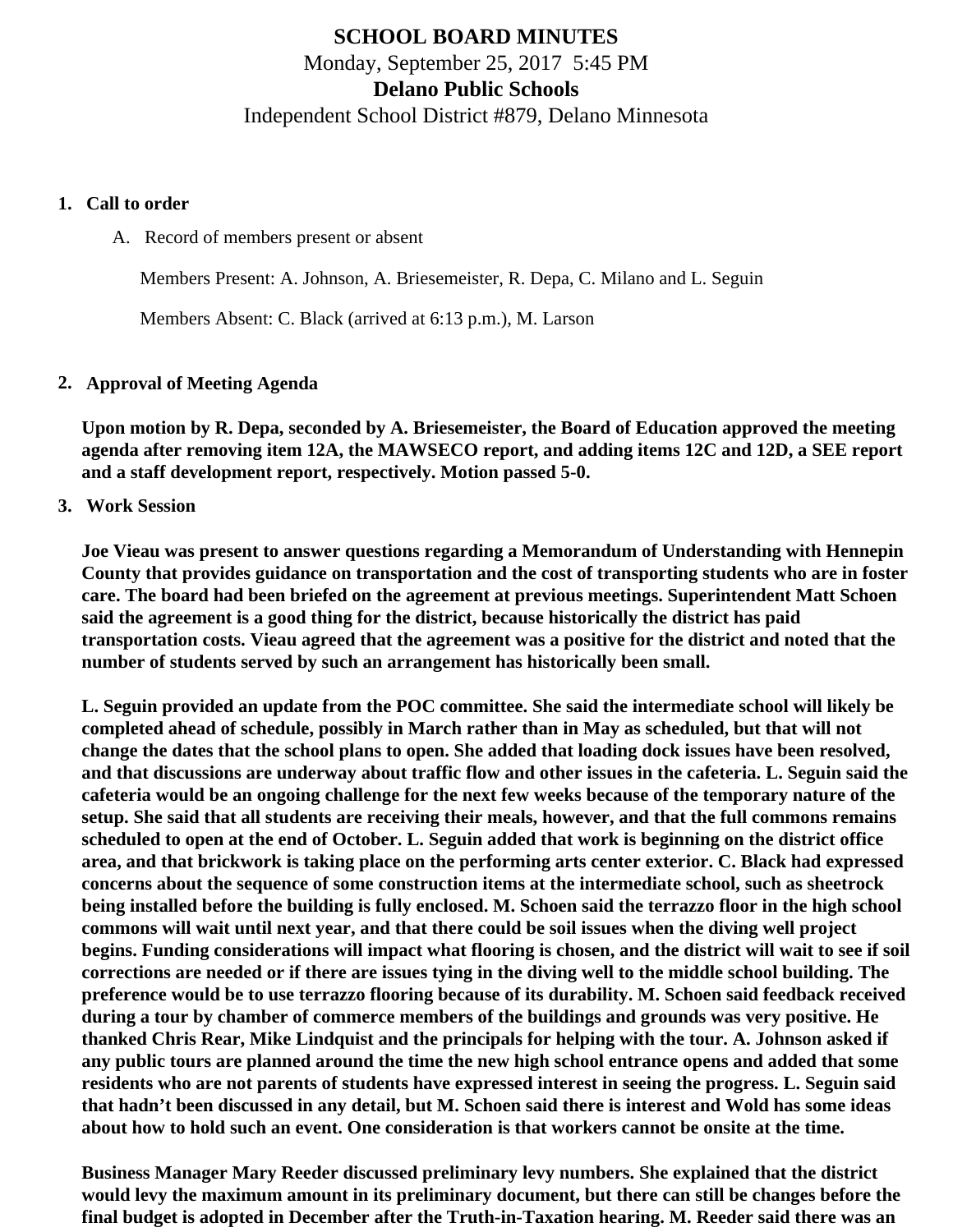**increase related Tiger Kids Club due to expenses exceeding the budget. She added that there is a lower amount in the debt service. This is the second year that bond payments are being made on the \$65 million, and because interest rates came in lower the payments will be lower than the first year. As for the general fund, M. Reeder said there were several reasons for an increase, but the biggest was an increase in the long term facilities maintenance revenue. That revenue has been scheduled to increase each year, but after this year it will level off and remain stable. A. Briesemeister clarified that the proposed levy amounts are the maximum allowable. M. Reeder said that was correct, but the budget is preliminary and the max does not tie the district to any particular dollar amount.**

**M. Schoen shared about the district's health insurance transition. He explained that the district went out for bids, and that those from Blue Cross Blue Shield would have included very high increases of 30- 39 percent. Those numbers led the district to consider PEIP. M. Schoen said several plans through PEIP provide the same value of health insurance, and that almost every teacher voted to go that route. The transition requires a repeal of the district's VEBA policy, and new guidelines for PEIP will be developed. M. Schoen said final work was being done on MOUs regarding the transition, and said most staff were choosing higher deductibles but lower premiums. He said that while the VEBA policy would be repealed, employees can keep their VEBA, which will be facilitated through PEIP. M. Schoen said staff need to be aware of changes in how to manage their plans, and that a number of informational meetings have been held to ensure staff are fully educated on a tight timeframe. M. Reeder clarified that VEBA allows employee contributions only, and VEBA dollars can only be used for vision and dental if employees have an HSA. She said the majority of employees are doing the VEBA plan. R. Depa asked if Ridgeview would be changing cost tiers. M. Schoen said PEIP assigns the cost levels based on annual ratings.**

**M. Reeder explained the need for a permanent interfund transfer, which has not been done before but is needed because a certain restricted fund cannot be negative. That fund includes non-public dollars, and if it is spent it is reimbursed from the state. The preschool screening fund also goes through that account, and that has gone negative. In past years the account has been positive, but there has been a negative fund the past couple of years, which requires a transfer to bring the fund balance to zero. A. Briesemeister asked if costs are going up, meaning the deficit will continue in future years. M. Reeder replied that expenses this year were a little higher than normal due in part to items like staff training, and the matter is simply one that will need to be monitored.**

**Activities Director Mike Lindquist presented information about facilities use in light of recent improvements, including the installation of turf fields. He said that little had been done to the main football field in the previous 35 years, aside from an irrigation system in the late 1980s, and that there had been little fencing. In that time the number of students per grade has roughly doubled and there are more teams for sports like lacrosse and girls' soccer, and far more youth association use of the facilities. He said a plan needs to be developed that is good for the schools, the public, physical education classes and athletic teams alike. The facilities were designed to be multi-purpose to meet various needs, and the logistics of running the facilities are still being worked out, including supervision and security needs. Uses that have been discussed include walking, open field times and association use, and there could also be possible revenue in the future from for-profit rental groups. However, the fields are largely scheduled, not leaving a great deal of free time for unstructured use. In terms of security, M. Lindquist pointed out that there have been issues with vandalism on the grounds in the past, including graffiti and other property damage. During construction he said there has been damage to the track surface, along with various cases of theft both recently and in the past. As a result, the new facilities include more fencing and will receive security cameras. Fencing will also help create a secure site for football games and track meets. M. Lindquist said the turf fields are a treasure that must be taken care of so they last.**

**M. Lindquist also reported on research he has done on similar facilities elsewhere, saying he has visited around 50 sites. He said Rockford opens its facility when the community fitness center, similar to the TAC, is open. Activity is monitored by camera, and individuals are allowed to walk the track or play catch on the field. But larger groups or teams need to obtain a permit. Board members asked what the**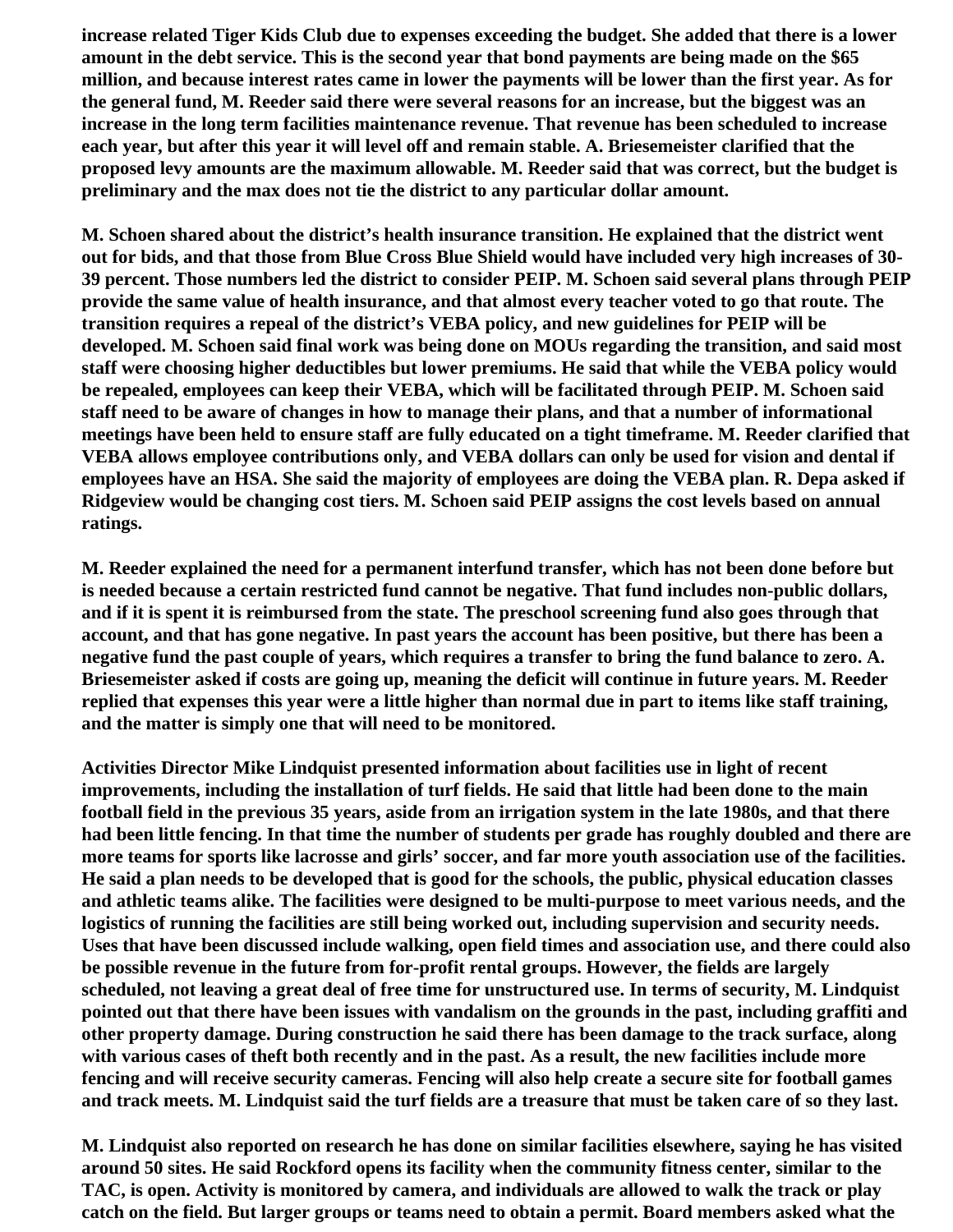**standards were to require a permit. A. Johnson said that whatever rules are decided upon in Delano ought to be clearly documented and explained, and posted in multiple places for consistency. M. Lindquist said it was important to have the discussion in order to do what is best for Delano. He added that supervision comes at a cost. For further comparison, he said Wayzata keeps its stadium locked, and three other turf fields are surrounded by four-foot fences. While there could be some individual use on Sunday mornings, almost all other use requires a permit. Edina also has four-foot fences and the public can use the fields when there is not a permitted use, but the fields are almost always scheduled. Edina and Wayzata do not have vandalism issues, but the stadiums are locked and fields are generally only opened with a supervisor.**

**Once the facilities are covered by cameras M. Lindquist said TAC supervisors can monitor what is happening on the fields without being there in person. He added that the track could be opened for walking early in the morning, but that procedures would need to be developed in order to allow various types of use in order to ensure safety and security. Board members asked further questions regarding the cameras, seasonal use and maintenance. C. Black asked if there is a facilities handbook that people could be referred to for consistent information. M. Lindquist said there is and it would come to the board work session next month. It includes information on rentals and usage, and is currently being updated to include the turf fields. M. Schoen added that there should be a one-sheet summary for public consumption. M. Lindquist said that policies will be put in place, but additional experience with the facilities will help in forming proper policies. C. Milano said that the community approved the projects, and the district should allow community members to use the facilities when they are available and proper rules are applied. She said that the schools should not forget who is paying for the facilities. M. Lindquist, agreed, but said a balance must be struck and that the public should also know the district is taking measures to care for the facilities it has been given. He said there should be access with proper guidelines.**

**Upon motion by A Briesemeister, seconded by R. Depa, the Board of Education called the meeting to recess at 6:55 p.m. Motion passed 6-0.**

**Board Chair A. Johnson called the meeting out of recess and to order at 7:02 p.m.**

- **4. Pledge of Allegiance**
- **5. Program Review: Community Education Programs/Welcome our Chinese visitors/Welcome Brian Koslofsky (New Wright Tech Center Director)**

**Brian Koslofsky introduced himself as the new director of the Wright Technical Center. Koslofsky said he was honored to visit, and said his first month on the job has gone well. He provided an update on enrollment, and said there are 37 Delano students who attend the first hour of the day. B. Koslofsky said he would be meeting with the superintendents of member districts to make them aware of things he is bringing to his own board. He said the superintendents would be his advisor group, and that he would rely on their expertise and history in their districts. B. Koslofsky said he was looking to sustain current programs and develop and grow new programs. He said the CEO program, now in its third year, has been very successful, and that Wright Tech and supports industries like construction trades, energy and transportation, graphic arts and more in the member communities. B. Koslofsky said he is in his 31st year in education, 19 years of which were spent as a tech. ed. teacher for grades 7-12. He invited board members to come for a tour at any time, and said that there are eight member districts. A. Briesemeister asked what the Delano board can do to support Wright Tech. B. Koslofsky said he would like the opportunity to meet with districts and determine where there is duplication, and also identify gaps. He said that industries are experiencing a shortage of workers for machining and manufacturing, and said Wright Tech should look for opportunities to meet needs without sacrificing current programs that are meaningful to member districts. He said Wright Tech could experience growth based on how it works with member districts and supports their needs.**

**Board members also welcomed their guests from China. Delano teacher Lanette Faul introduced three**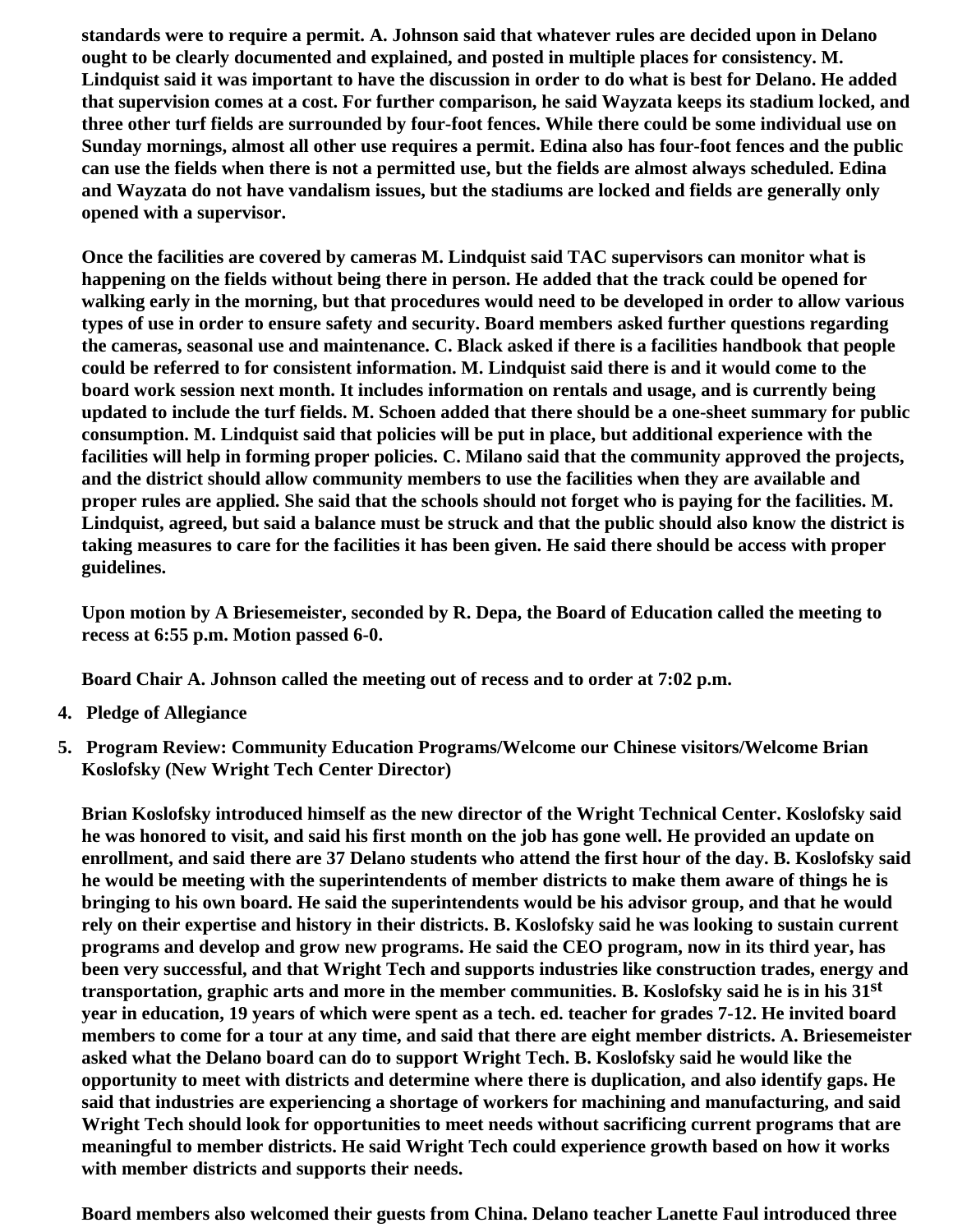Chinese teachers who were visiting through the sister school exchange program. A. Johnson said the board was excited to have the visitors, and encouraged them to enjoy their time in Delano.

Chris Runke shared about youth development programs held by Community Ed. over the summer months. Programs included Summertime in the Parks, which attracted about 25 children per session; Tball and baseball training camp sessions for ages 3 through grade 2 that attracted a total of 30-plus students; a flag football camp held on the turf fields that included 17 participants; and the Heads Up youth football program through USA Football that focused on safety and better coaching. All coaches needed to get certified, a 2-3 hour process that included watching a series of videos on topics like concussions, heat, tackling and blocking, proper equipment and more. C. Runke said the program was about making sure Delano's programs are up to date with best practices. In addition to sports, there were also a number of enrichment programs. A pair of robotics courses attracted about 18 participants each. A two-day art camp attracted a dozen students to make board games and more. There were also camps at Gale Woods Farm for grades 1-8 that included activities like collecting eggs, feeding chickens, brushing animals and helping with daily chores. The Voyageurs camp for grades 1-6 focused on activities like outdoor survival, canoeing, archery and orienteering, wild edibles and more. A. Johnson asked if there were any programs C. Runke would like to see added that other communities have. C. Runke said it is difficult to compare communities because they have their own desires, but said that as far as he was aware resident wishes are being met with current programming.

Tiger Kids Club Coordinator Becca Seiberlich presented a review of summer happenings. The theme of the summer was "Build a Better World." She said students were told that all they do has a ripple effect on the wider community. B. Seiberlich also shared about the evolution of school-age care over the past four decades. She said it basically began as babysitting to keep children safe, but did not include much interaction with the children. The next step of care was to plan fun and exciting activities for the kids. The third-generation view is to build lifelong skills and combines a passion for children with activities that promote thinking and social-emotional skills to give children the tools to successfully handle emotions and behaviors. B. Seiberlich said children today are under significant pressure to excel, but TKC aims to allow kids to be kids, make mistakes and learn while developing positive skills that will help them become positive influences in their community. B. Seiberlich also shared highlights from the summer program, which included a partnership with a nursing home, art with a children's hospital, and outings for fishing, biking and more. Those types of experiences, she said, promoted responsibility, empathy and perseverance. A number of middle school students served as aides, learning valuable job skills. A. Johnson said she was excited to hear from teachers how connected TKC is with work being done in the elementary and middle schools. She added that it is great to see children who have been actively engaged over the summer so there is not a regression in learning and skills, while fun is also made a priority. L. Seguin said she loved the idea of middle school students helping out as well.

### 6. Consent Agenda

Upon motion by C. Milano, seconded by A. Briesemeister, the Board of Education approved the Consent Agenda. Motion passed 6-0.

- A. [School Board Minute](http://www.delano.k12.mn.us/pb/app/agenda/minutes/157)s
- B. Financial Affairs
	- 1. [Current Budget Status with Year-to-Date Adjustm](/docs/district/Business_Office/FY18_Budget_Report_Sept.pdf)ents
	- 2. [Investment Transactio](/docs/district/Business_Office/August_2017_Investments.pdf)ns
	- 3. [Construction Bond Investment Transacti](/docs/district/Business_Office/Bond_Investment_schedule_Aug_17.pdf)ons
	- 4. [Wire Transfer](/docs/district/Business_Office/August_2017_Wire_Transfer.pdf)s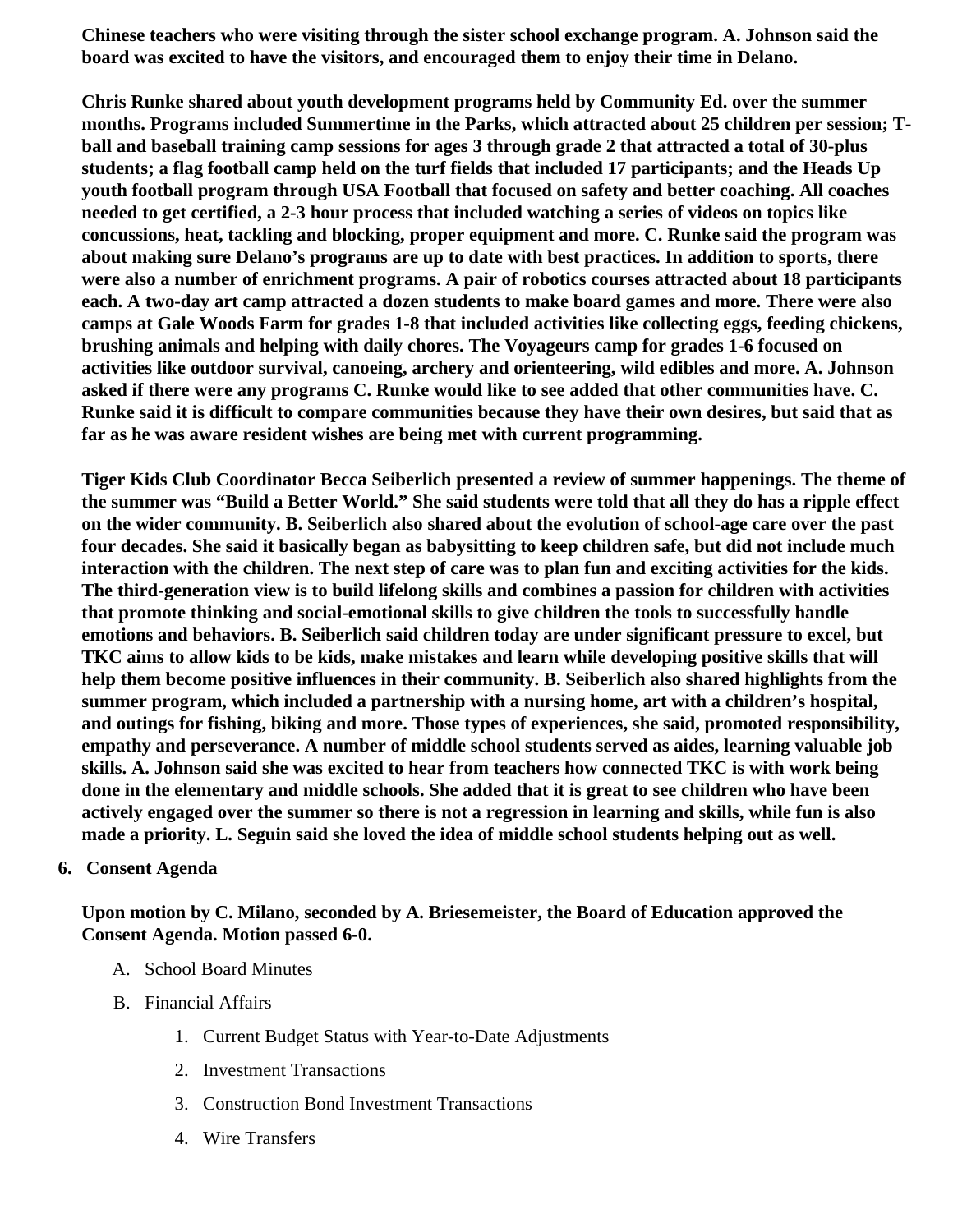- 5. [Minnesota Liquid Asset Fun](/docs/district/Business_Office/August_2017_LAF.pdf)d
- 6. [Cash Repo](/docs/district/Business_Office/August_2017_Cash_Report.pdf)rt
- 7. [Revenue Report by Fu](/docs/district/Business_Office/SCHOOL_BOARD_REPORTS_-_REVENUE_BY_FUND_TOTAL__(Date__6_2018).pdf)nd
- 8. [Expense Report by Fu](/docs/district/Business_Office/SCHOOL_BOARD_REPORTS_-_EXP_BY_FUND_TOTAL__(Date__6_2018).pdf)nd
- 9. [Expense Report by Progra](/docs/district/Business_Office/SCHOOL_BOARD_REPORTS_-_EXPENDITURES_BY_PROGRAM__(Date__6_2018).pdf)m
- 10. [Expense Report by Obje](/docs/district/Business_Office/SCHOOL_BOARD_REPORTS_-_EXPENDITURES_BY_OBJECT__(Date__6_2018).pdf)ct
- 11. [List of Bills Presented for Payme](/docs/district/Business_Office/Bills_Paid.pdf)nt
- 7. [Resolution for Acceptance of Gifts](/docs/district/Business_Office/Resolution_for_Acceptance_of_Gifts_9.25.17.pdf)

Upon motion by L. Seguin, seconded by R. Depa, the Board of Education approved the Resolution for Acceptance of Gifts. Motion passed 6-0.

8. [Personnel Matters:](/docs/district/Business_Office/09.25.17.pdf)

Upon motion by C. Milano, seconded by A. Briesemeister, the Board of Education approved the consent portion of the Personnel Matters after A. Johnson recognized and congratulated four teachers who recently earned their master's degrees. Those teachers are Stacy Hegland, Marjorie Miller, Derek Picha and Nathaniel Uselding. Motion passed 6-0.

9. Public Comment: School patrons are given the opportunity to address the school board regarding items that are not on the agenda. All patrons will be asked to state their name and address for the record.

None.

- 10. Administrative Reports
	- A. Superintendent

M. Schoen reported that the Kindness in Chalk event was scheduled to take place the following Monday. He explained that all students and staff from the entire district planned to go on and off campus and around downtown with chalk to write positive messages on the sidewalks. He said the idea came from the diversity task force as a way to celebrate a safe and welcoming community and environment in the schools. M. Schoen said it was a big undertaking and commended district staff members for organizing it. He said some different age groups would mix, and that this would be the first time a similar event has been done districtwide. M. Schoen also reported on his State of the Schools address to the chamber of commerce and tours held for 20-25 chamber members. He informed the board that the reaction from chamber members to the construction projects was very positive, and said it was good to give businesses an up-close view of what is happening on the school campus. He also thanked ICS and the contractors on site for coordinating breaks during the tours. Schoen added that the building projects are progressing as scheduled, with the intermediate school slightly ahead of schedule. In the high school/middle school building he said all necessary areas ar functional, but there are some kinks that are being worked out on a daily basis.

- B. Principals:
	- 1. Mr. Voight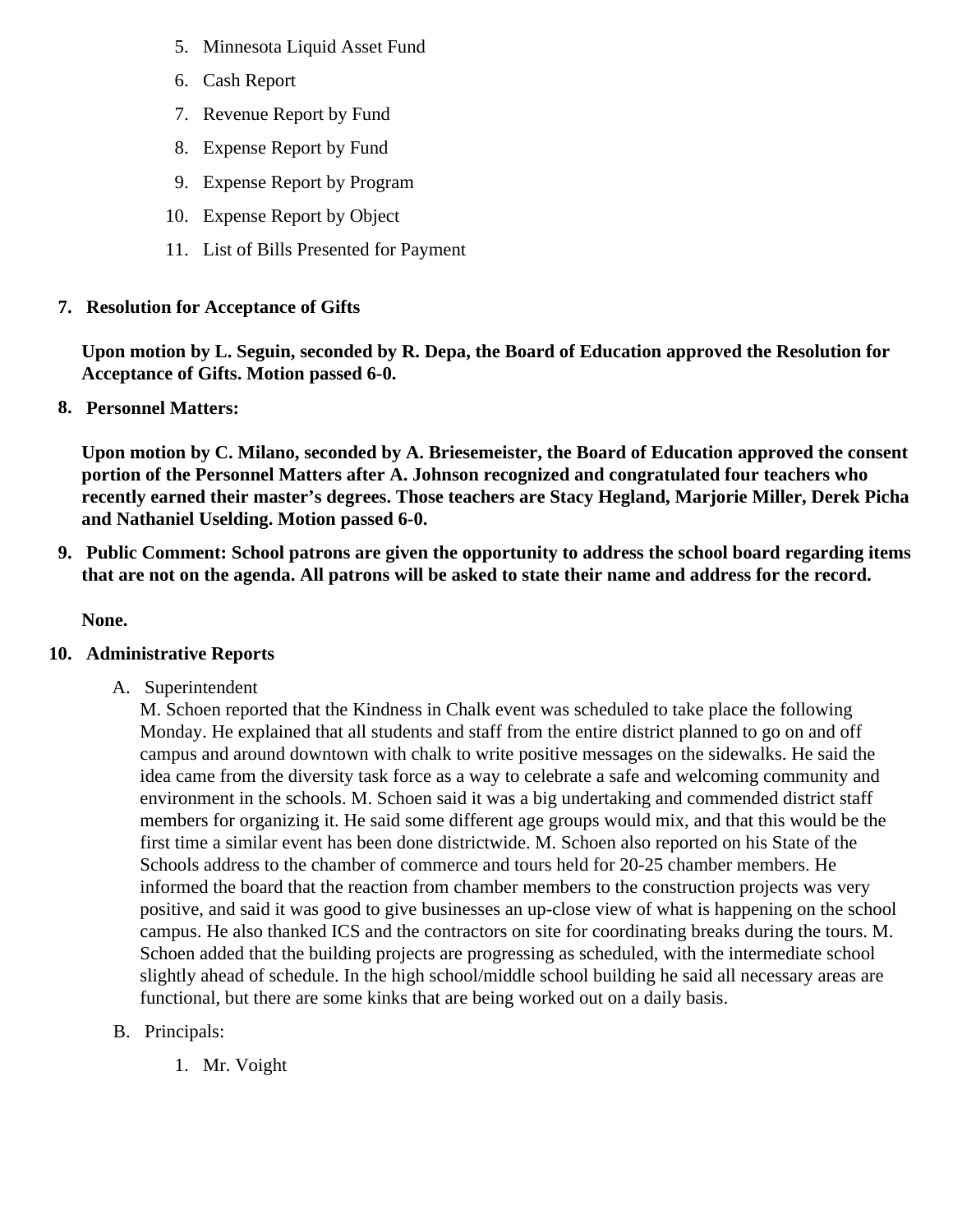B. Voight said that almost everything is up and running from an operational standpoint in the middle school, aside from interventions, and students were being evaluated to establish what is needed in terms of remedial and enrichment opportunities. He said information will be shared in the newsletter that academic scores are continuing to rise, and that social and emotional dimensions of learning remain in view as well. B. Voight thanked the PIE group for doing its cookie dough fundraiser, and noted that students and families who participate are deserving of thanks because all funds go back into supporting student learning. Additional work included preparations to transition to the intermediate school next year in terms of developing the Tiger Way, and also in terms of core curriculum items and skills classes. Parents and staff were given a survey related to generic skills classes. It revealed some digital literacy items, but also that a primary area of concern remains character learning and social-emotional matters.

2. Dr. Heil

S. Heil said the construction situation at the high school is teaching students an important life skill – how to adapt to their environment. He added that students are excited about the work being done. S. Heil said this year's homecoming was one of the best he has seen in terms of decorating and school spirit, and longtime staff members agreed. He said that student engagement helps to get the staff excited as well. After some adjustments in the first few day, S. Heil said the tennis court drop-off area is working very well and that drivers are doing a good job of focusing while on campus. S. Heil also highlighted recently released ACT scores. Students improved by nearly a full point from the previous year, from 22.7 to 23.5, which was two points above the state average and 2.5 points above the national average. College preparedness numbers were also comparatively high, and S. Heil said that is an indication that students will do well no matter what they do after high school. He said the strong scores are an indication of quality education pre-K through  $12<sup>th</sup>$  grade, and that all the programs and curriculum offerings are combining to create well-rounded students. S. Heil said a culture committee for grades 7-12 was being re-started to prepare for the secondary school next year.

3. Mr. Schuler

D. Schuler said the elementary is fortunate to have B. Seiberlich and C. Runke in Community Ed., because the elementary has worked well with them both. He said it has been a great start to the school year, beginning with orientation days for a second straight year. Staff members were able to gather good initial information by working with students for a 20-minute period of time and began building relationships with students and parents. D. Schuler said there have been few complaints about the background check process, but a few bugs need to be worked out and he wanted to get volunteer parents into the school as soon as possible. D. Schuler also highlighted Delano Elementary School's Active Schools National Award and credited the PE staff with doing a lot of work to earn the award. He said initiatives like Bring Your Parent to PE Week were helping families to see how PE has changed over the years. D. Schuler also highlighted the Walk to School Day on Oct. 4 and said that testing is wrapping up prior to implementing interventions. D. Schuler also said that the PIE group has donated funds to add on to the kindergarten playground area, and that work on that addition will start soon.D. Schuler reported

C. Business Manager

M. Reeder reported that the district audit began that same day and would continue through the rest of the week. Preliminary audit results will be brought to the school board work session in October.

D. Community Education Director

D. Johnson passed out a flyer summarizing events sponsored by the Delano United organization, and said that 28 people attended a Saturday morning community reading event at the library related to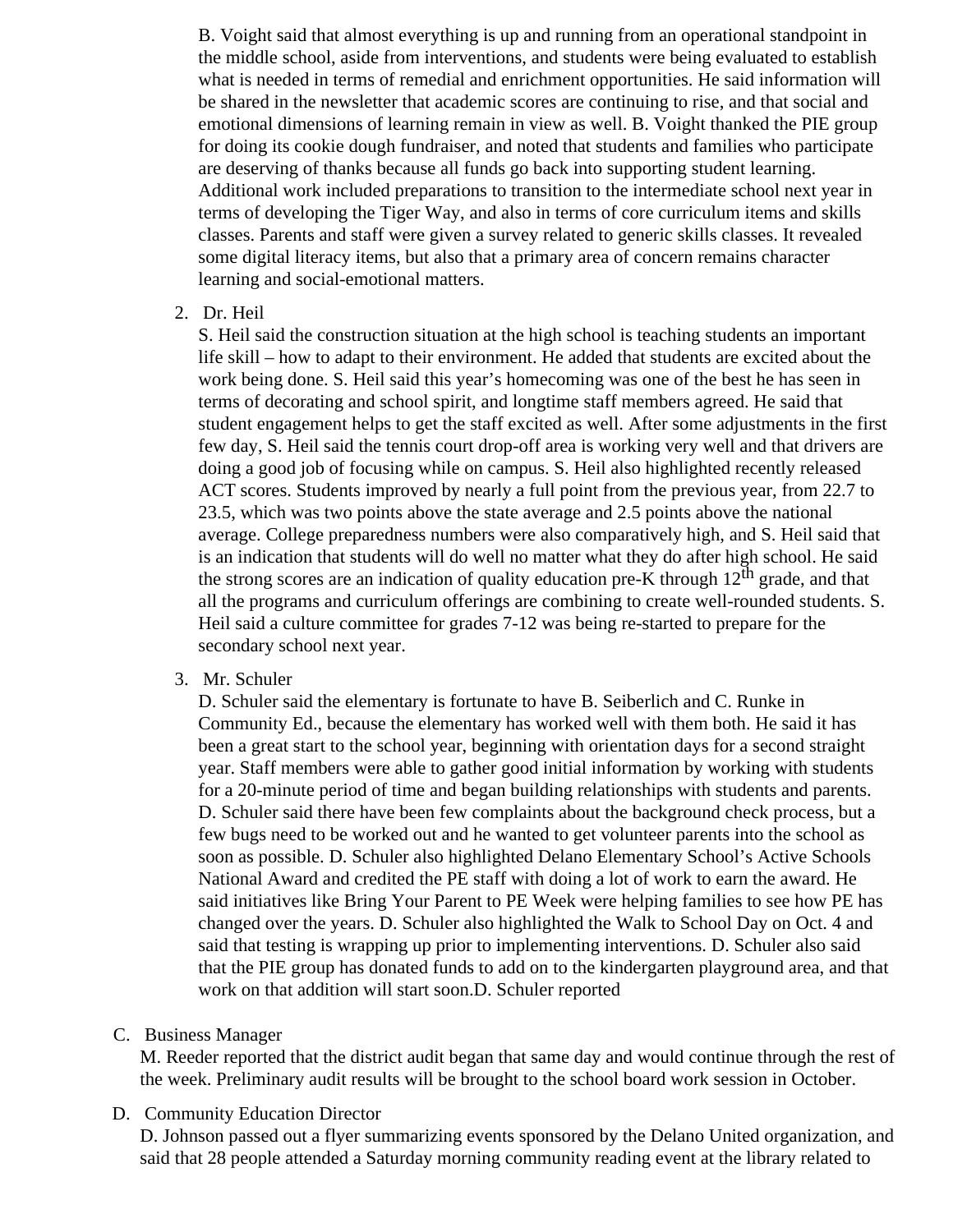diversity. She added that a representative from the U.S. Department of Justice would be in town during the week to help reflect on where the community has been in the past months since holding vigil, and to help build a plan for the next 18 months regarding diversity. D. Johnson added that ear childhood classes were beginning, and that screening would be held at the end of the month, as we as in November and December. She said 55 students have enrolled in Wee Tiger Preschool so far. She added that there is still time to register for swimming lessons and gave directions regarding the TAC desk.

11. Student Board Representatives Report

A.

A. Moe reported on homecoming festivities. He said high school students enjoyed the opportunity to play music and address elementary students during the elementary pep fest, and also to read to elementary students afterward. A. Moe said the younger students enjoy seeing their older role model up close instead of just on the field or stage. He said the Lego Batman Movie had a good turnout a reviews, and that school spirit was evident in the hallway decorating for homecoming at the high school. At the middle school, A. Moe said students have completed a leaf project to see what kind trees are around town, and that science students in grades 6-8 are adjusting to walking down to the high school for classes without too many issues. A little extra passing time to accommodate the distance has helped. Middle school students took part in the high school homecoming pep fest and said they enjoyed it. They also told A. Moe that they would like to have some of their own homecoming activities like powder puff football and he-man volleyball. At the high school, A. Moe said there were 19 students enrolled in robotics in grades 4-8, and there were about 17 students in grade 7-12 program. Those students were excited to build their machines and compete. In other high school news, he said the new room assignments for teachers have taken students some time to ge used to, but everyone was settling in after a few weeks. He shared details on the homecoming eve and coronation, and said the student and teacher skits were a lot of fun to watch. A. Moe also said the traffic situation is improving and there has been less of a rush to get out of the parking lot. A. Moe concluded by sharing about the question of the month, which asked what activities or club sports students would be interested in adding or expanding in Delano. He said there was a lot of interest at the elementary and middle school levels regarding club sports in addition to school sports, and that there was a lot of interest in STEM activities. A. Johnson said the board appreciated the student update and looks forward to more during the school year.

### 12. Board Reports

A. MAWSECO

There was no report since the MAWSECO board had not yet met for the month.

B. Wright Technical Center Board minutes 9.5.17

A. Briesemeister said roof maintenance has been a topic of discussion, and inspections and quote were needed in order to pursue spring repairs. Carpeting and painting also needs to be done in som areas. He added that WTC has a greenhouse that has not been used for instructional programs for some time, but there is interest in restarting its use. A. Briesemeister said that B. Koslofsky will be meeting with superintendents in the next few months, and that a change in the cleaning service provider has been made to switch away from Functional Industries. He added that enrollment is up slightly and Delano is contributing 37 students. A. Briesemeister said the WTC career fair will be held from 8 a.m. to 2 p.m. on Monday, Oct. 16, and that there will be 50 different exhibitors sharing about technical careers.

C. SEE

R. Depa said that the state has submitted a plan to the Dept. of Education that will be implemented next year. They will examine which schools really need support, and that Delano can expect a decrease in Title I funding. M. Reeder explained that Title I funding did go down because the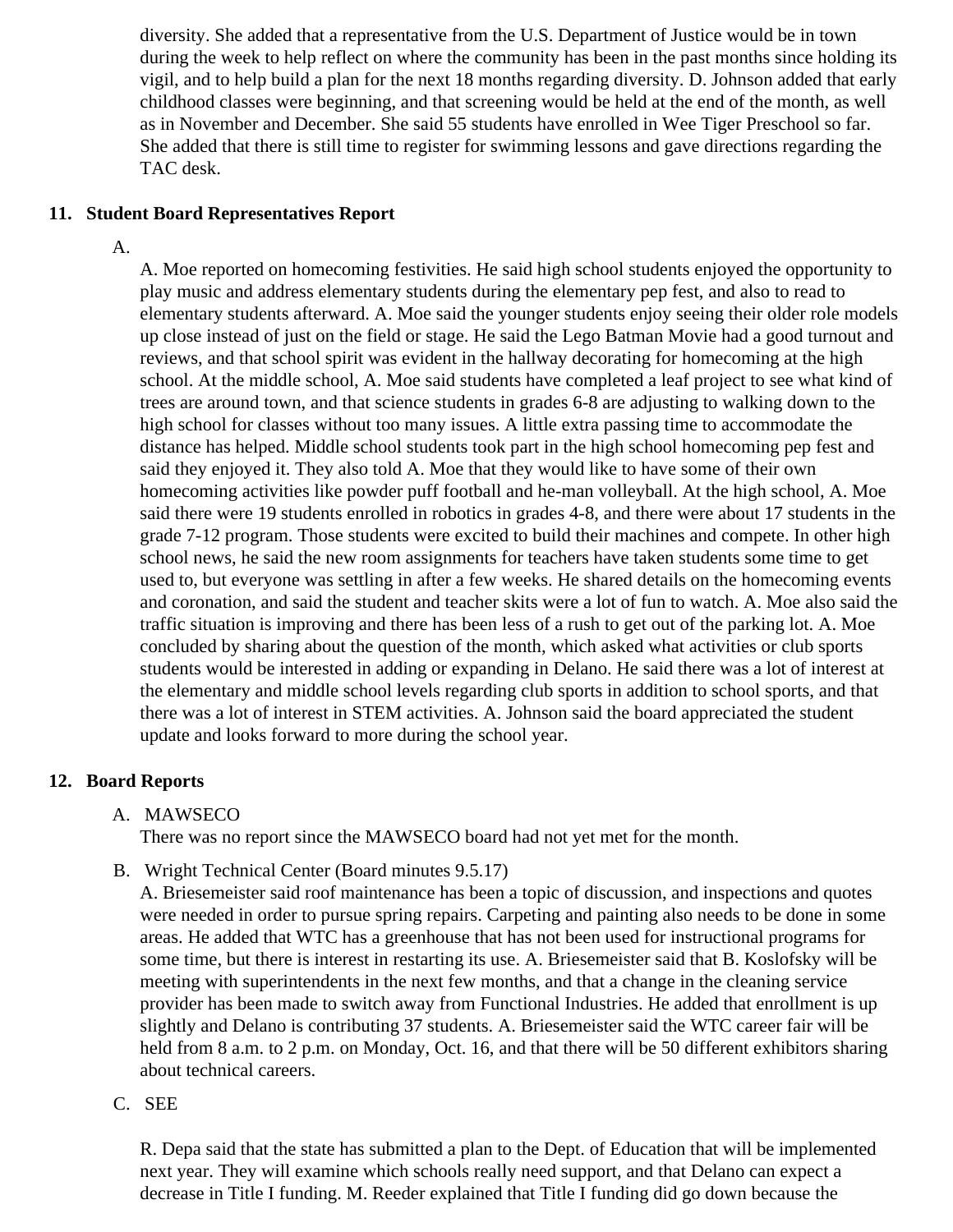Midwest is not a high poverty area, so funding is being funneled to southern states.

D. Staff Development

The first staff development meeting of the school year has been held, and there was robust conversation about defining roles and establishing bylaws.

- 13. Old Business
	- A. Second read of Policy 533-Wellness due to substantive and/or legal reference changes.

Upon motion by A. Briesemeister, seconded by L. Seguin, the Board of Education approved the second read of Policy 533-Wellness. Motion passed 6-0.

### 14. New Business

A. Approve [Delano-Hennepin County MO](http://www.delano.k12.mn.us/docs/district/2017_18/School_Board_Items/September_2017/Revised_Delano_MOU_-_Final.pdf)Lfroster Care Transportation

Upon motion by R. Depa, seconded by A. Briesemeister, the Board of Education approved the Delano-Hennepin County MOU for Foster Care Transportation. Motion passed 6-0.

B. Approve [Permanent Interfund Trans](/docs/district/Business_Office/Interfund_Transfer_for_FY17.pdf)fer2016-2017

Upon motion by C. Milano, seconded by C. Black, the Board of Education approved the permanent interfund transfer for 2016-17. Motion passed 6-0. Cancelled Vote:

C. Approv[e 2017 Pay 2018 Proposed Property Tax L](/docs/district/Business_Office/Proposed_Levy_Info_9.25.17.pdf)evy

Upon motion by C. Black, seconded by A. Briesemeister, the Board of Education approved the 2017 pay 2018 proposed property tax levy. Motion passed 6-0.

D. Set Date, Time and Location for Truth-in-Taxation Meeting

Upon motion by C. Black, seconded by L. Seguin, the Truth-in-Taxation meeting was set for Monday, Dec. 18, 2017 in the Delano High School media center. Motion passed 6-0.

E. Repeal Policy 411 Voluntary Employees Benefit Association (VEBA) which was specific to the voluntary high-deductible plan through the Minnesota Service Cooperatives and Blue Cross Blue Shield and does not apply to the plans offered through Public Employees Insurance Program (PEII a new policy will be drafted in the future.

Upon motion by L. Seguin, seconded by R. Depa, the Board of Education repealed Policy 411 Voluntary Employees Benefit Association (VEBA) which was specific to the voluntary highdeductible plan through the Minnesota Service Cooperatives and Blue Cross Blue Shield and does not apply to the plans offered through the Public Employees Insurance Program (PEIP); a new poli will be drafted in the future. Motion passed 6-0.

15. Closed session to discuss labor negotiations strategy

Upon motion by A. Johnson, seconded by L. Seguin, the Board of Education approved closing the meeting to discuss labor negotiations strategy. Motion passed 6-0.